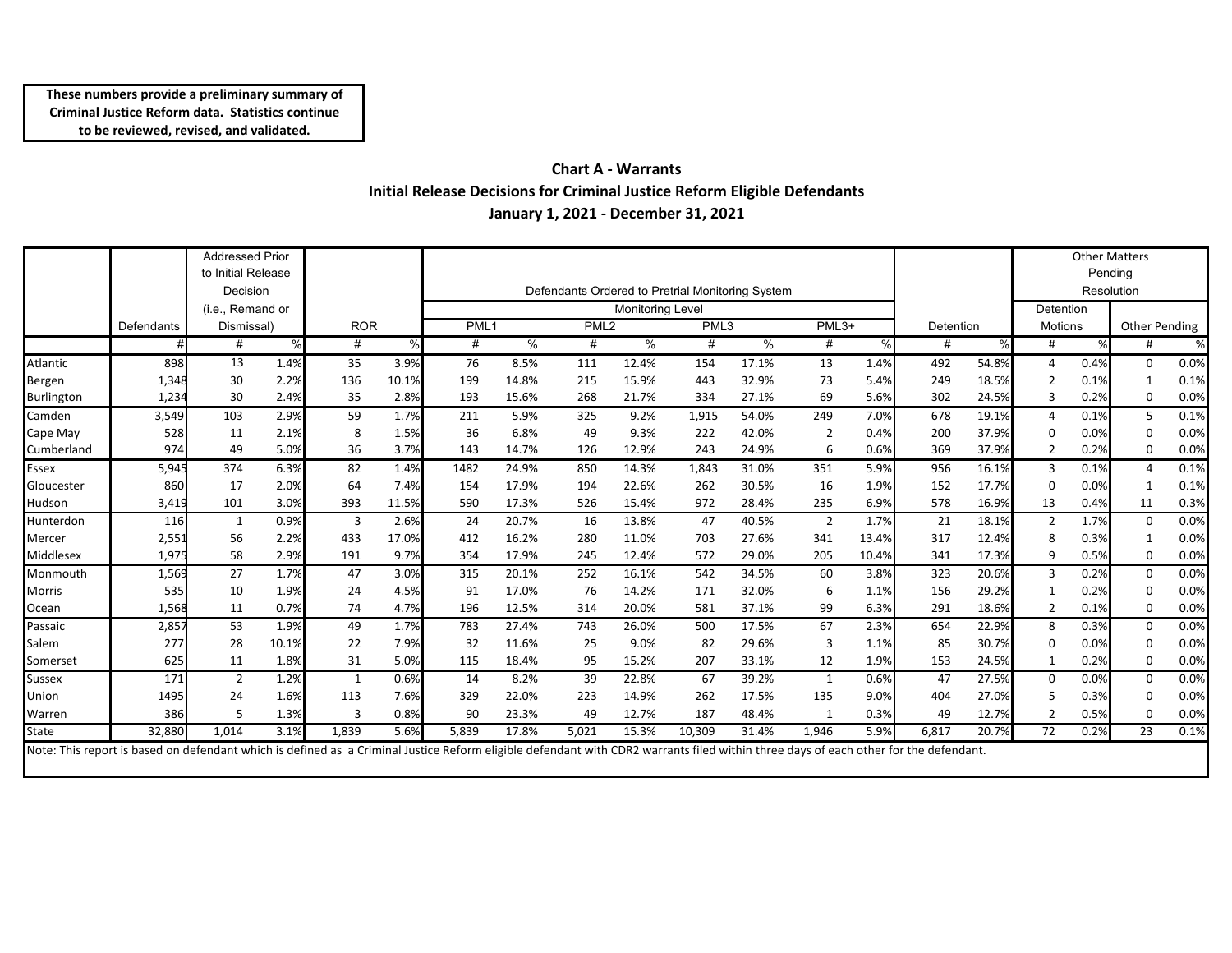## **Chart A ‐ Supplemental Graphs Initial Release Decisions for Criminal Justice Reform Eligible Defendants January 1, 2021 ‐ December 31, 2021**

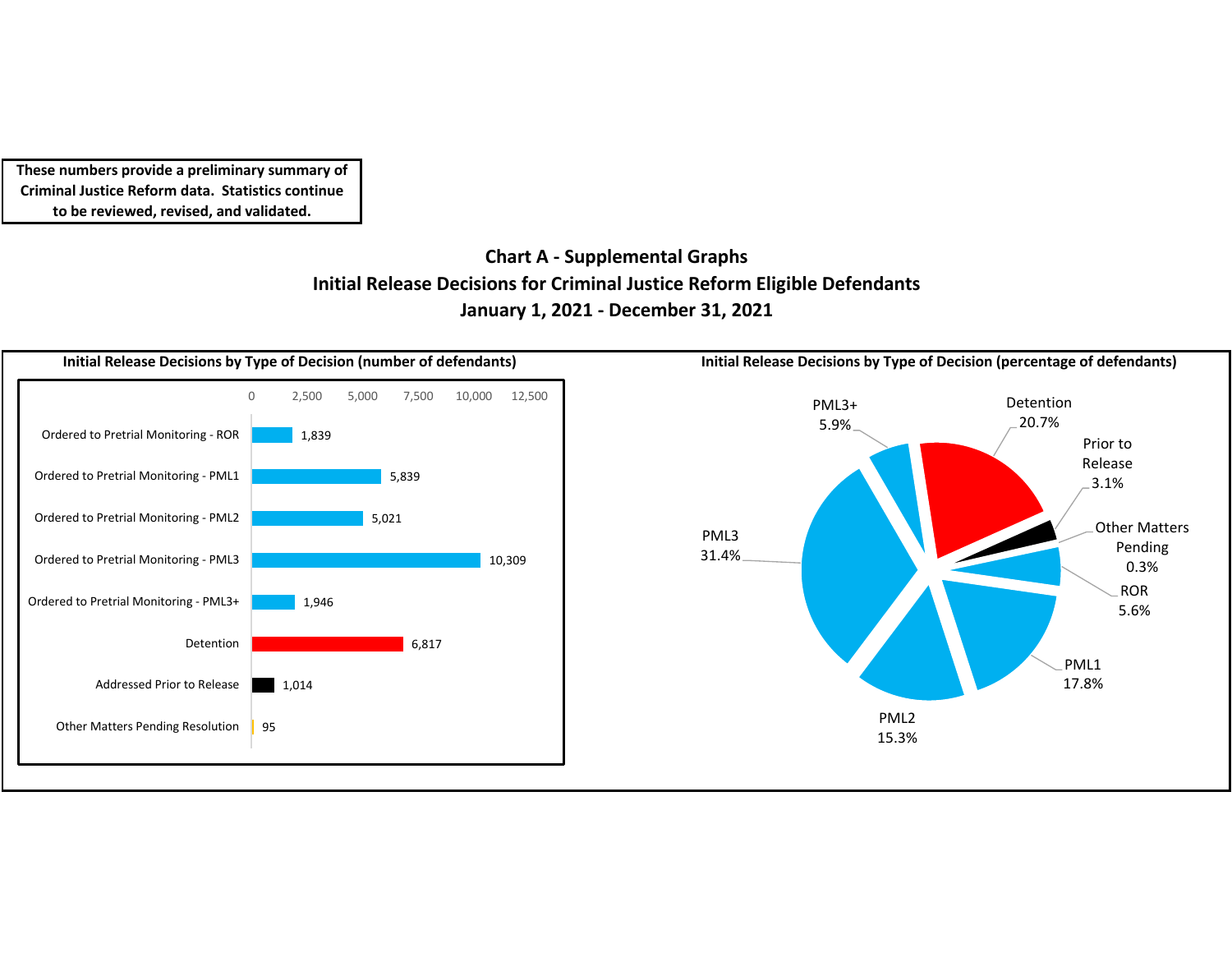### **Chart B Detention Motions for Criminal Justice Reform Eligible Defendants Granted, Denied, and Withdrawn January 1, 2021 - December 31, 2021**

|                   |                                   |                                          |        |                                         |        |                                          | <b>Motions</b>                           |                     | <b>Total of Decisions and</b>            |  |  |
|-------------------|-----------------------------------|------------------------------------------|--------|-----------------------------------------|--------|------------------------------------------|------------------------------------------|---------------------|------------------------------------------|--|--|
|                   |                                   | <b>Granted Motions</b><br>for Defendants |        | <b>Denied Motions</b><br>for Defendants |        | <b>Total Decisions</b><br>for Defendants | Withdrawn or Dismissed<br>for Defendants |                     | <b>Motions Withdrawn</b><br>or Dismissed |  |  |
|                   | Percent of<br>Decisions<br>Number |                                          | Number | Percent of<br>Decisions                 | Number | Percent of<br>Total                      | Number                                   | Percent of<br>Total | Number                                   |  |  |
| Atlantic          | 492                               | 64.5%                                    | 271    | 35.5%                                   | 763    | 96.8%                                    | 25                                       | 3.2%                | 788                                      |  |  |
| Bergen            | 249                               | 69.9%                                    | 107    | 30.1%                                   | 356    | 70.5%                                    | 149                                      | 29.5%               | 505                                      |  |  |
| <b>Burlington</b> | 302                               | 46.7%                                    | 344    | 53.3%                                   | 646    | 84.9%                                    | 115                                      | 15.1%               | 761                                      |  |  |
| Camden            | 678                               | 62.8%                                    | 402    | 37.2%                                   | 1080   | 63.9%                                    | 609                                      | 36.1%               | 1,689                                    |  |  |
| Cape May          | 200                               | 57.1%                                    | 150    | 42.9%                                   | 350    | 81.2%                                    | 81                                       | 18.8%               | 431                                      |  |  |
| Cumberland        | 369                               | 47.8%                                    | 403    | 52.2%                                   | 772    | 95.4%                                    | 37                                       | 4.6%                | 809                                      |  |  |
| Essex             | 956                               | 51.4%                                    | 905    | 48.6%                                   | 1861   | 87.1%                                    | 275                                      | 12.9%               | 2,136                                    |  |  |
| Gloucester        | 152                               | 53.9%                                    | 130    | 46.1%                                   | 282    | 54.7%                                    | 234                                      | 45.3%               | 516                                      |  |  |
| Hudson            | 578                               | 41.3%                                    | 821    | 58.7%                                   | 1399   | 95.1%                                    | 72                                       | 4.9%                | 1,471                                    |  |  |
| Hunterdon         | 21                                | 72.4%                                    | 8      | 27.6%                                   | 29     | 44.6%                                    | 36                                       | 55.4%               | 65                                       |  |  |
| Mercer            | 317                               | 54.8%                                    | 261    | 45.2%                                   | 578    | 73.6%                                    | 207                                      | 26.4%               | 785                                      |  |  |
| Middlesex         | 341                               | 67.4%                                    | 165    | 32.6%                                   | 506    | 62.7%                                    | 301                                      | 37.3%               | 807                                      |  |  |
| Monmouth          | 323                               | 55.6%                                    | 258    | 44.4%                                   | 581    | 87.6%                                    | 82                                       | 12.4%               | 663                                      |  |  |
| <b>Morris</b>     | 156                               | 82.1%                                    | 34     | 17.9%                                   | 190    | 74.5%                                    | 65                                       | 25.5%               | 255                                      |  |  |
| Ocean             | 291                               | 31.6%                                    | 629    | 68.4%                                   | 920    | 93.5%                                    | 64                                       | 6.5%                | 984                                      |  |  |
| Passaic           | 654                               | 68.4%                                    | 302    | 31.6%                                   | 956    | 97.1%                                    | 29                                       | 2.9%                | 985                                      |  |  |
| Salem             | 85                                | 40.7%                                    | 124    | 59.3%                                   | 209    | 81.6%                                    | 47                                       | 18.4%               | 256                                      |  |  |
| Somerset          | 153                               | 40.8%                                    | 222    | 59.2%                                   | 375    | 95.9%                                    | 16                                       | 4.1%                | 391                                      |  |  |
| <b>Sussex</b>     | 47                                | 70.1%                                    | 20     | 29.9%                                   | 67     | 74.4%                                    | 23                                       | 25.6%               | 90                                       |  |  |
| Union             | 404                               | 50.4%                                    | 397    | 49.6%                                   | 801    | 90.9%                                    | 80                                       | 9.1%                | 881                                      |  |  |
| Warren            | 49                                | 46.7%                                    | 56     | 53.3%                                   | 105    | 61.4%                                    | 66                                       | 38.6%               | 171                                      |  |  |
| State             | 6,817                             | 53.1%                                    | 6,009  | 46.9%                                   | 12,826 | 83.1%                                    | 2,613                                    | 16.9%               | 15,439                                   |  |  |

The number of granted motions shown on this chart represents all detention motions filed during the process. There may be multiple detention motions filed for a single defendant, i.e., a motion to revoke release or reopen a hearing on a

defendant previously released.

Table includes complete motions that were granted, denied, withdrawn or dismissed.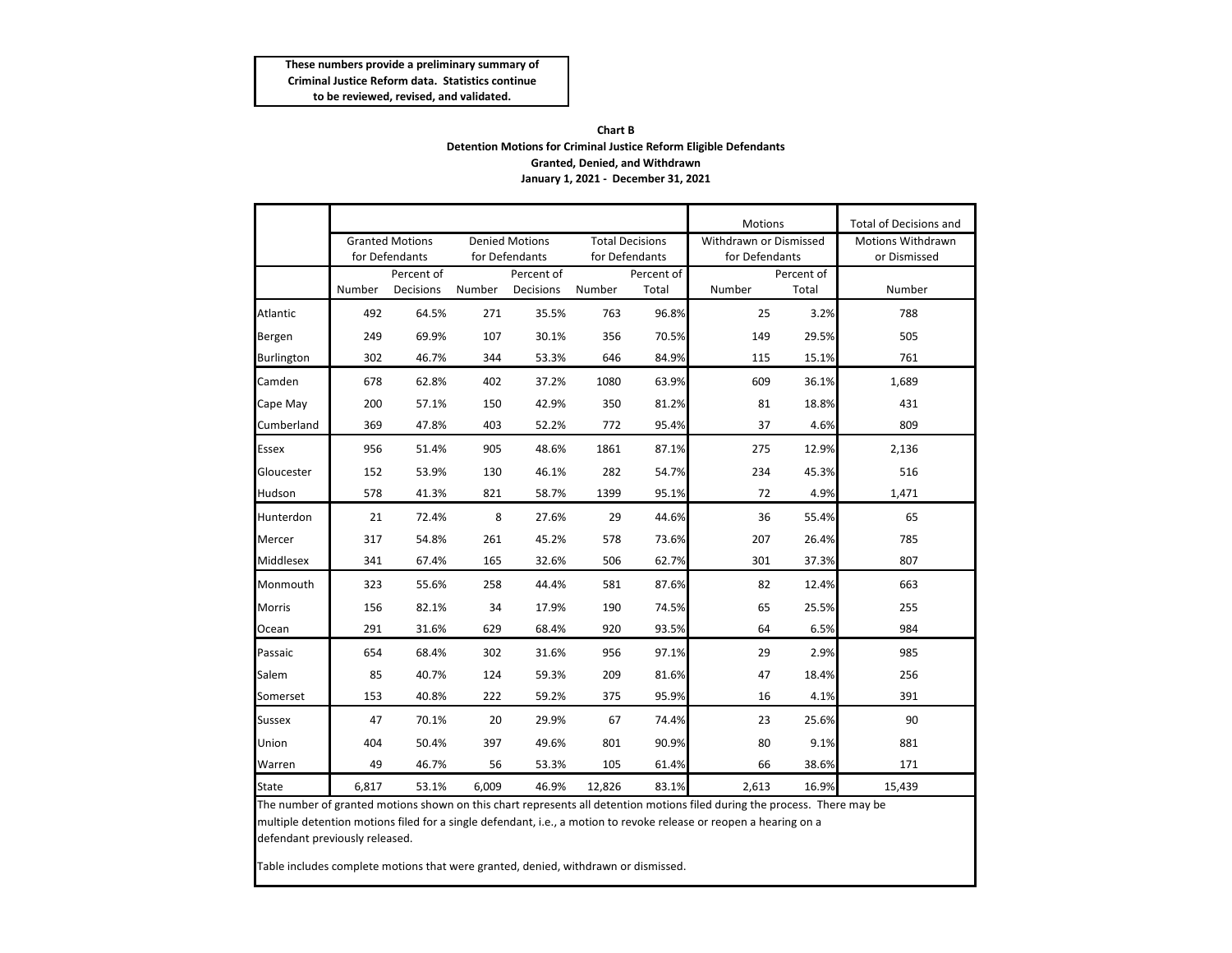> **Chart B ‐ Supplemental Graph Detention Motions for Criminal Justice Reform Eligible Defendants Defendants Arrested January 1, 2021 ‐ December 31, 2021**

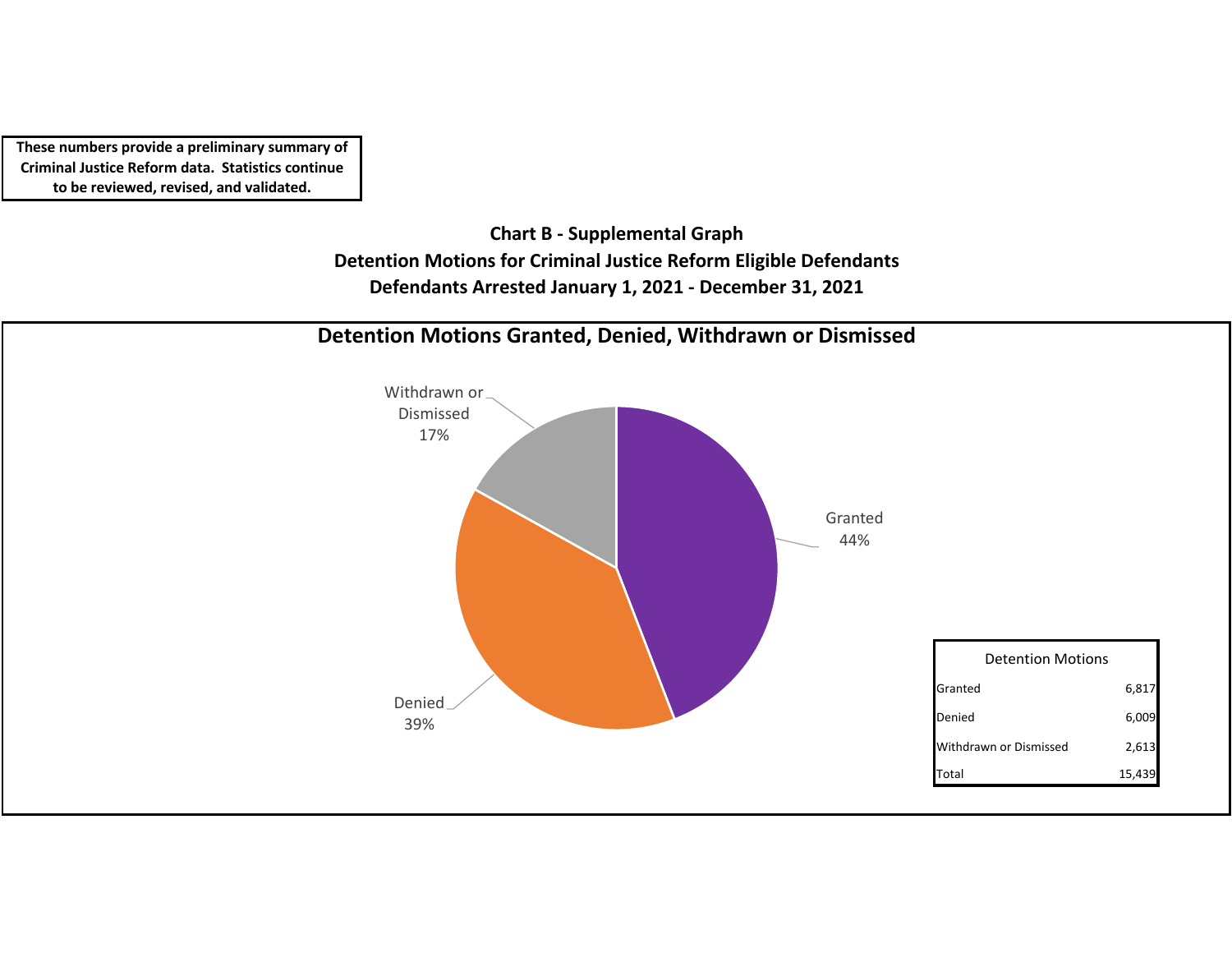### **Nonsentenced Pretrial Jail Population Chart C December 31, 2021**

|                     |                   |                                                                                                                                                                                                                                                                                                                                                                                                                            |                   | January 1, 2017 to December 31, 2021 |                   |                   |                             |          |                |                 |                                  |        |          |  |
|---------------------|-------------------|----------------------------------------------------------------------------------------------------------------------------------------------------------------------------------------------------------------------------------------------------------------------------------------------------------------------------------------------------------------------------------------------------------------------------|-------------------|--------------------------------------|-------------------|-------------------|-----------------------------|----------|----------------|-----------------|----------------------------------|--------|----------|--|
|                     |                   |                                                                                                                                                                                                                                                                                                                                                                                                                            |                   |                                      |                   |                   |                             |          | Percent Change |                 |                                  |        |          |  |
|                     | December 31, 2015 | December 31, 2016                                                                                                                                                                                                                                                                                                                                                                                                          | December 31, 2017 | December 31, 2018                    | December 31, 2019 | December 31, 2020 | December 31, 2021 2015-2021 |          | 2020-2021      | January 1, 2017 | December 31, 2021 Number Percent |        |          |  |
| Atlantic            | 384               | 348                                                                                                                                                                                                                                                                                                                                                                                                                        | 325               | 292                                  | 283               | 369               | 398                         | 3.6%     | 7.9%           | 348             | 398                              | 50     | 14.4%    |  |
| Bergen              | 476               | 341                                                                                                                                                                                                                                                                                                                                                                                                                        | 226               | 224                                  | 281               | 285               | 297                         | $-37.6%$ | 4.2%           | 347             | 297                              | $-50$  | $-14.4%$ |  |
| Burlington          | 380               | 319                                                                                                                                                                                                                                                                                                                                                                                                                        | 299               | 221                                  | 213               | 252               | 243                         | $-36.1%$ | $-3.6%$        | 321             | 243                              | $-78$  | $-24.3%$ |  |
| Camden              | 838               | 628                                                                                                                                                                                                                                                                                                                                                                                                                        | 438               | 396                                  | 399               | 568               | 619                         | $-26.1%$ | 9.0%           | 637             | 619                              | $-18$  | $-2.8%$  |  |
| Cape May            | 171               | 164                                                                                                                                                                                                                                                                                                                                                                                                                        | 136               | 111                                  | 106               | 124               | 141                         | $-17.5%$ | 13.7%          | 166             | 141                              | $-25$  | $-15.1%$ |  |
| Cumberland          | 295               | 262                                                                                                                                                                                                                                                                                                                                                                                                                        | 251               | 222                                  | 236               | 225               | 286                         | $-3.1%$  | 27.1%          | 266             | 286                              | 20     | 7.5%     |  |
| Essex               | 1,543             | 1,179                                                                                                                                                                                                                                                                                                                                                                                                                      | 889               | 857                                  | 876               | 1,014             | 1,027                       | $-33.4%$ | 1.3%           | 1,192           | 1,027                            | $-165$ | $-13.8%$ |  |
| Gloucester          | 238               | 159                                                                                                                                                                                                                                                                                                                                                                                                                        | 187               | 129                                  | 121               | 136               | 156                         | $-34.5%$ | 14.7%          | 164             | 156                              | -8     | $-4.9%$  |  |
| Hudson              | 744               | 541                                                                                                                                                                                                                                                                                                                                                                                                                        | 463               | 348                                  | 415               | 608               | 691                         | $-7.1%$  | 13.7%          | 541             | 691                              | 150    | 27.7%    |  |
| Hunterdon           | 54                | 42                                                                                                                                                                                                                                                                                                                                                                                                                         | 26                | 32                                   | 23                | 20                | 12                          | $-77.8%$ | $-40.0%$       | 43              | 12                               | $-31$  | $-72.1%$ |  |
| Mercer              | 561               | 435                                                                                                                                                                                                                                                                                                                                                                                                                        | 302               | 302                                  | 234               | 300               | 407                         | $-27.5%$ | 35.7%          | 433             | 407                              | $-26$  | $-6.0%$  |  |
| Middlesex           | 654               | 616                                                                                                                                                                                                                                                                                                                                                                                                                        | 446               | 379                                  | 385               | 265               | 370                         | $-43.4%$ | 39.6%          | 617             | 370                              | $-247$ | $-40.0%$ |  |
| Monmouth            | 675               | 533                                                                                                                                                                                                                                                                                                                                                                                                                        | 425               | 360                                  | 321               | 326               | 407                         | $-39.7%$ | 24.8%          | 542             | 407                              | $-135$ | $-24.9%$ |  |
| Morris              | 151               | 97                                                                                                                                                                                                                                                                                                                                                                                                                         | 124               | 110                                  | 125               | 106               | 118                         | $-21.9%$ | 11.3%          | 98              | 118                              | 20     | 20.4%    |  |
| Ocean               | 308               | 262                                                                                                                                                                                                                                                                                                                                                                                                                        | 205               | 170                                  | 195               | 171               | 173                         | $-43.8%$ | 1.2%           | 266             | 173                              | -93    | $-35.0%$ |  |
| Passaic             | 731               | 593                                                                                                                                                                                                                                                                                                                                                                                                                        | 557               | 455                                  | 401               | 484               | 650                         | $-11.1%$ | 34.3%          | 592             | 650                              | 58     | 9.8%     |  |
| Salem               | 73                | 58                                                                                                                                                                                                                                                                                                                                                                                                                         | 59                | 50                                   | 53                | 70                | 97                          | 32.9%    | 38.6%          | 63              | 97                               | 34     | 54.0%    |  |
| Somerset            | 126               | 80                                                                                                                                                                                                                                                                                                                                                                                                                         | 79                | 83                                   | 77                | 62                | 102                         | $-19.0%$ | 64.5%          | 81              | 102                              | 21     | 25.9%    |  |
| Sussex              | 90                | 48                                                                                                                                                                                                                                                                                                                                                                                                                         | 68                | 39                                   | 41                | 27                | 31                          | $-65.6%$ | 14.8%          | 48              | 31                               | $-17$  | $-35.4%$ |  |
| Union               | 566               | 456                                                                                                                                                                                                                                                                                                                                                                                                                        | 356               | 289                                  | 269               | 364               | 433                         | $-23.5%$ | 19.0%          | 516             | 433                              | -83    | $-16.1%$ |  |
| Warren              | 79                | 56                                                                                                                                                                                                                                                                                                                                                                                                                         | 44                | 55                                   | 43                | 40                | 49                          | $-38.0%$ | 22.5%          | 56              | 49                               | $-7$   | $-12.5%$ |  |
| <b>State Total</b>  | 9,137             | 7,217                                                                                                                                                                                                                                                                                                                                                                                                                      | 5,905             | 5,124                                | 5,097             | 5,816             | 6,707                       | $-26.6%$ | 15.3%          | 7,337           | 6,707                            | -630   | $-8.6%$  |  |
| *Adjusted State Tot | 8,899             | 7,058                                                                                                                                                                                                                                                                                                                                                                                                                      | 5,718             | 4,995                                | 4,976             | 5,680             | 6,551                       | $-26.4%$ | 15.3%          | 7,173           | 6,551                            | -622   | $-8.7%$  |  |
|                     |                   | * Note: The Gloucester County Jail was closed and the inmates were moved to the Salem County Jail on May 3, 2013. Depending on various<br>factors, the inmates could then stay in the Salem County Jail or go to one of 4 counties: Cumberland, Camden, Essex or Burlington.<br>The Adjusted State Total removes Gloucester from the State Total after May 3, 2013 so that the inmates are not counted twice in the total. |                   |                                      |                   |                   |                             |          |                |                 |                                  |        |          |  |

The Hunterdon County Jail was closed and the inmates were moved to Somerset on September 8, 2015. This table removes the Hunterdon inmates from Somerset and only counts them in Hunterdon after September 8, 2015.

The Burlington County Jail female inmates were moved to Atlantic. This table does not show the Burlington females in Atlantic but shows them in Burlington.

In April and May 2017 nonsentenced pretrial jail population data was reviewed by the county jails and feedback was given. We will continue to use the nonsentenced pretrial jail population numbers in reports.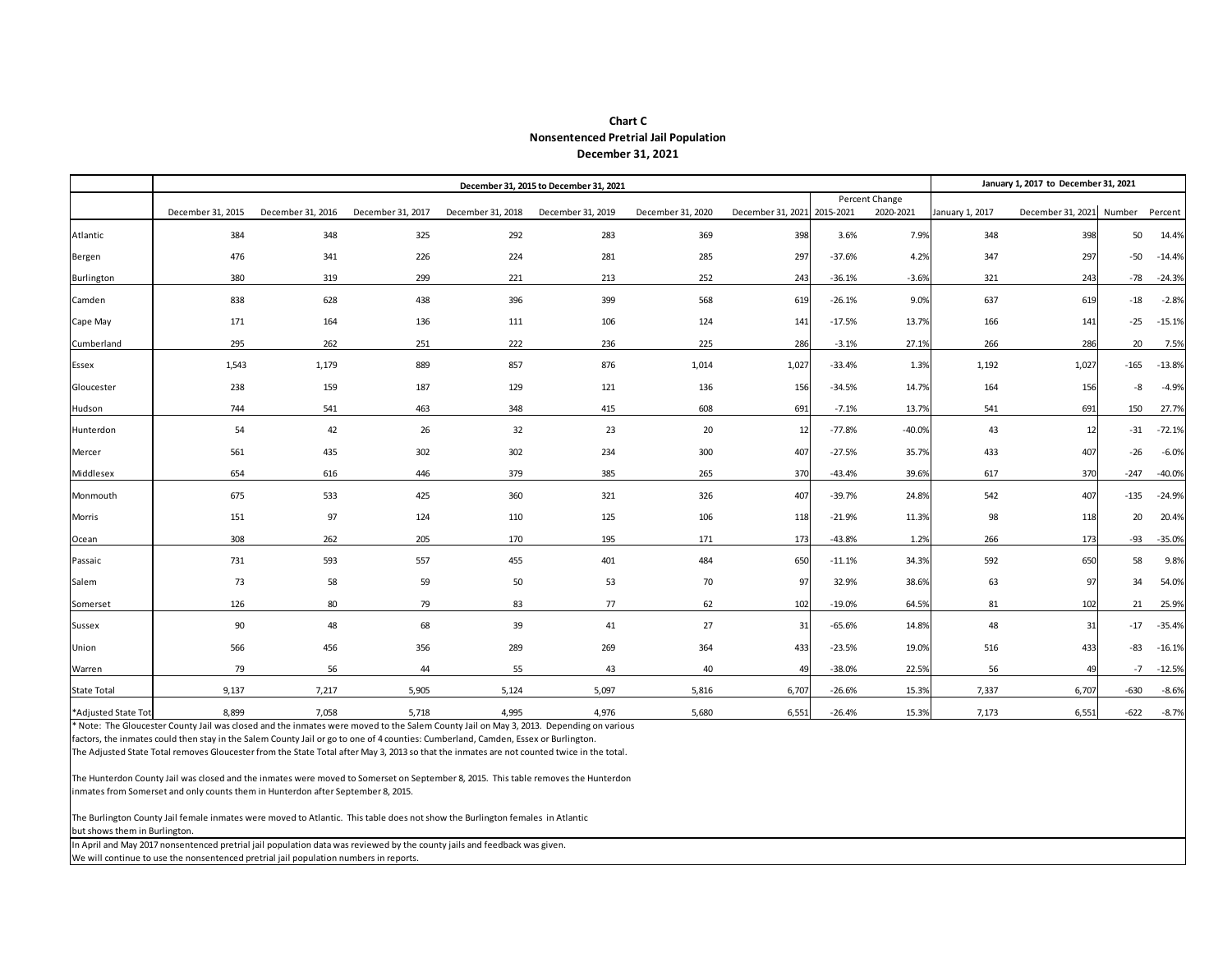## **Chart C - Supplemental Graphs Nonsentenced Pretrial Jail Population December 31, 2021 December 31, 2015 and December 31, 2016 -2021**



**January 1, 2017 to December 31, 2021**



Effective January 2021,this chart contains an additional year of data including date-in-time comparisons that go back six years.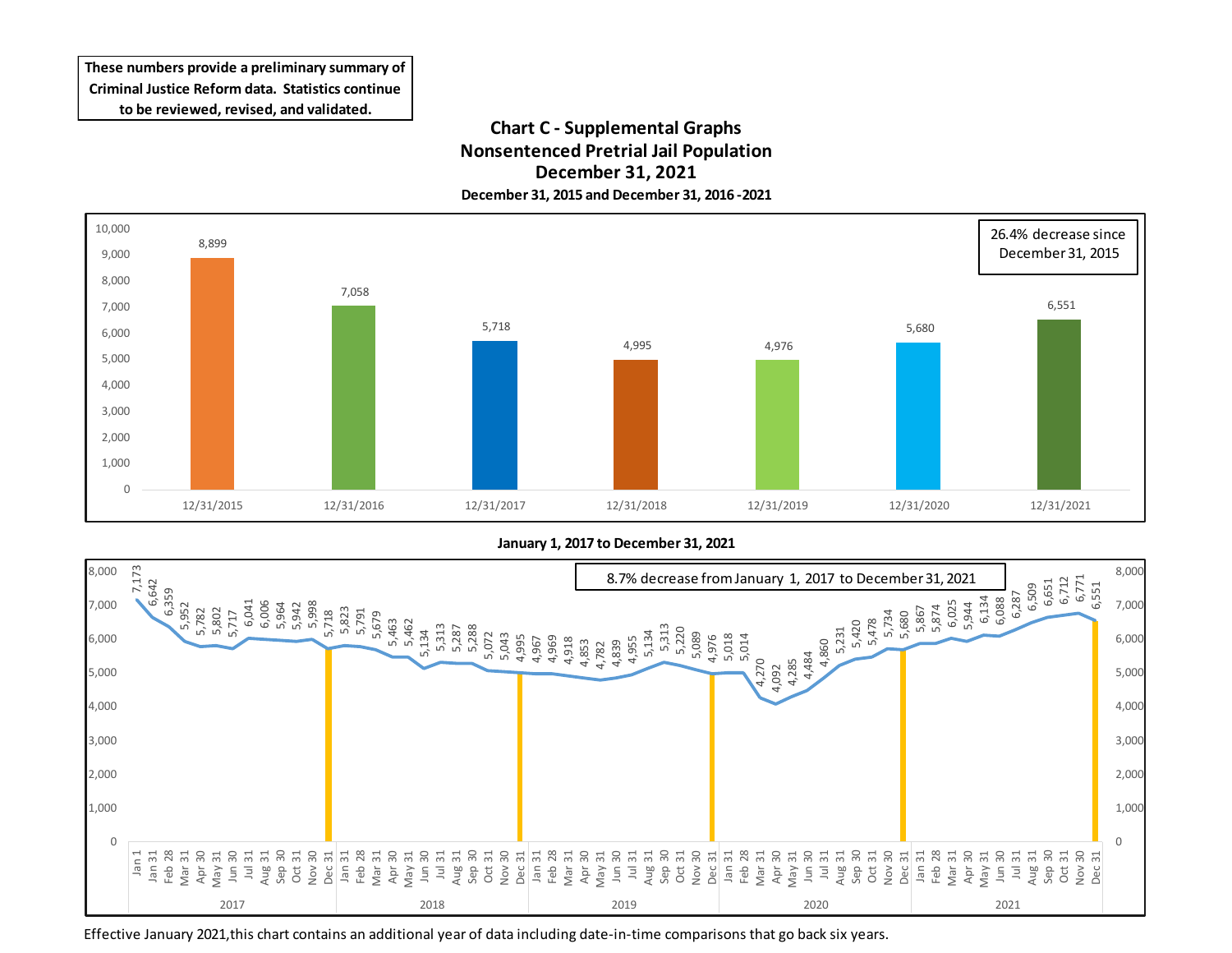# **Chart D (Warrant)**

**Pretrial Detention Decisions January 1, 2021 - December 31, 2021**

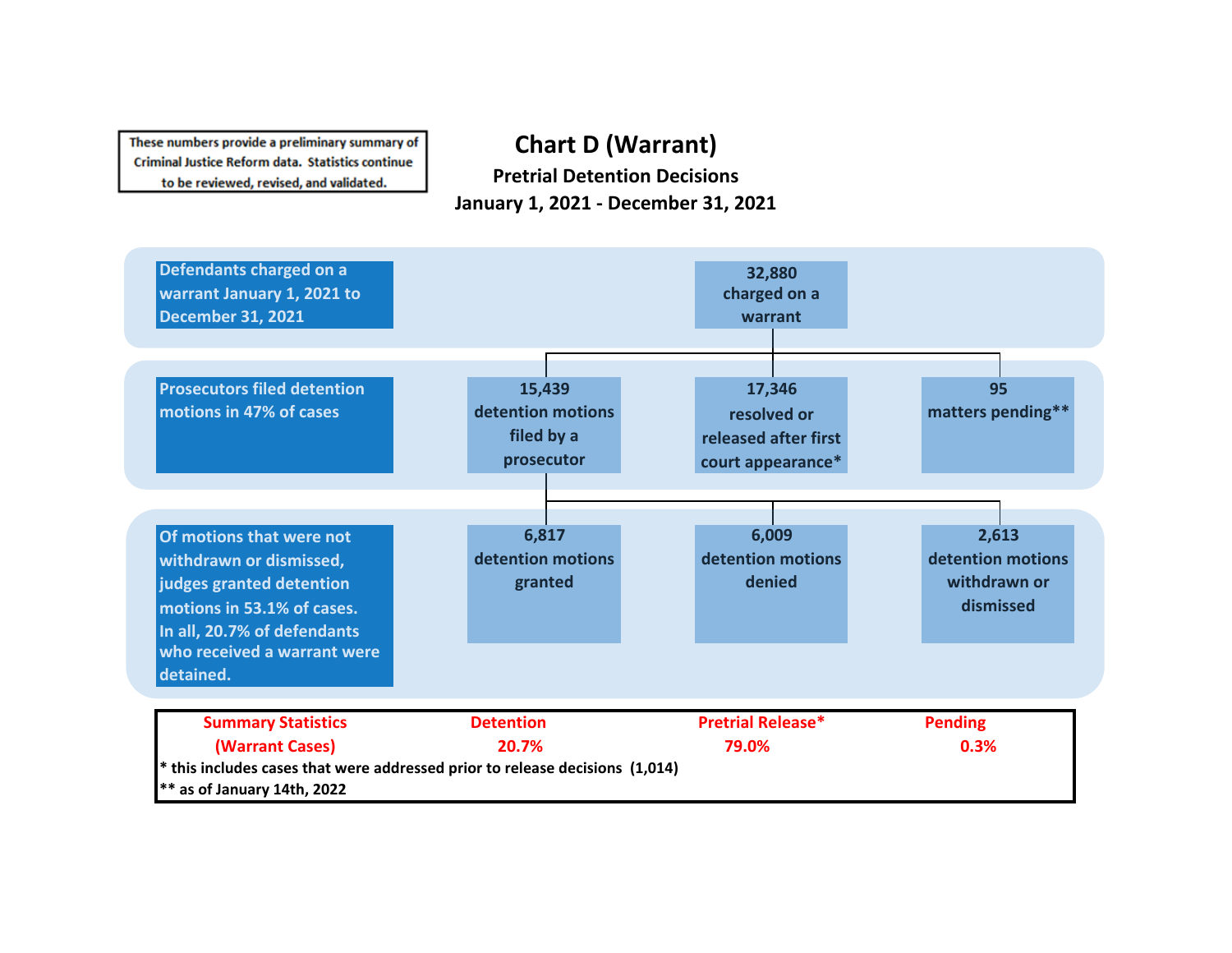## **Chart D (Summons or Warrant) Pretrial Detention Decisions January 1, 2021 - December 31, 2021**